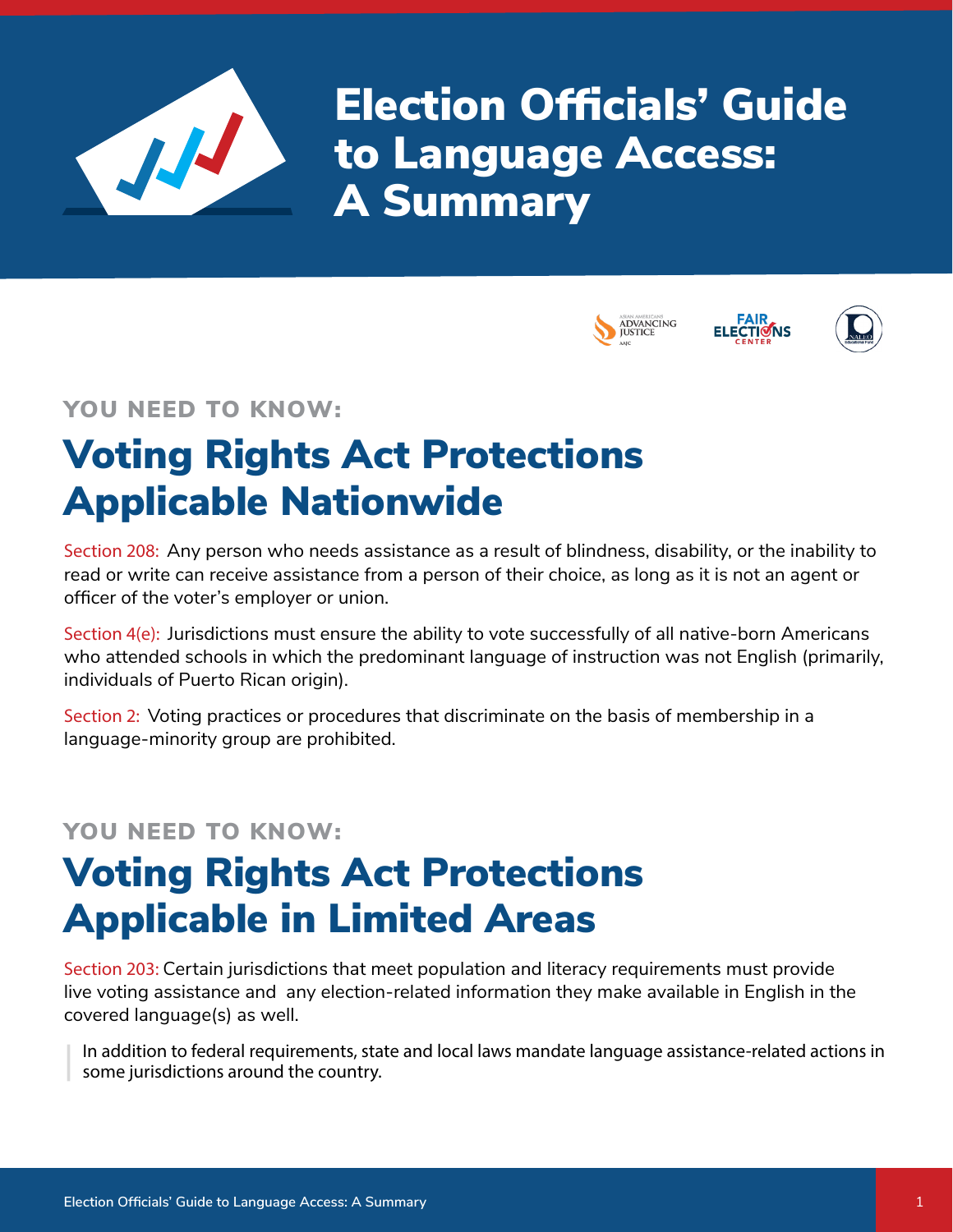## Best Practices for Language Assistance in Elections

Proactively building an effective language assistance program minimizes the potentially significant costs of noncompliance: negative publicity, poor relations with community leaders, and expensive litigation. Moreover, by providing high quality assistance, administrators increase registration and turnout, and sustain democracy.

#### 1. Customize Language Assistance for Your Community

- Assess voters' linguistic abilities and direct resources to where they are most needed, keeping in mind that dearth of requests for assistance can indicate lack of awareness that help may be available rather than lack of need.
- Consult regularly with language-minority-serving institutions in the community, and solicit their participation in community advisory committees, to understand needs. Obtain feedback and advice from a broad cross-section of potential voters
- Communicate proactively with language-minority voters through in-language media and organizational intermediaries to ensure voters take advantage of available materials and assistance.

#### 2. Develop In-House Language Expertise

- Employ full-time bilingual staff with confirmed linguistic abilities.
- Recruit bilingual poll workers and conduct separate training tailored to them, including review of in-language voting materials and in-language role-playing of commonly-encountered situations.
- Maximize staff capacity by identifying "master pollworkers" and enlisting them as supervisors responsible for supervising particular polling places on Election Days.

#### 3. Integrate Language Accessibility into All Operations and Elections

- Train all election staff not only bilingual employees on language assistance procedures and materials and bias awareness.
- Ensure that all materials and communications produced in English are also available in other languages commonly spoken in the jurisdiction, and that bilingual assistance is available in a full range of formats, at all elections and year-round. Working off of checklists of all documents and signage in use will help with achieving comprehensive accessibility.
- Obtain manual translations custom-created by qualified personnel well in advance of elections to allow for time for review, testing, and any necessary revisions.
- Publicize availability of assistance and materials before Election Day.
- Be prepared with backup plans and personnel in case you encounter challenges in providing language assistance. Community-based organizations may be able and willing to help fill in any gaps in capacity.

(Continued on next page)